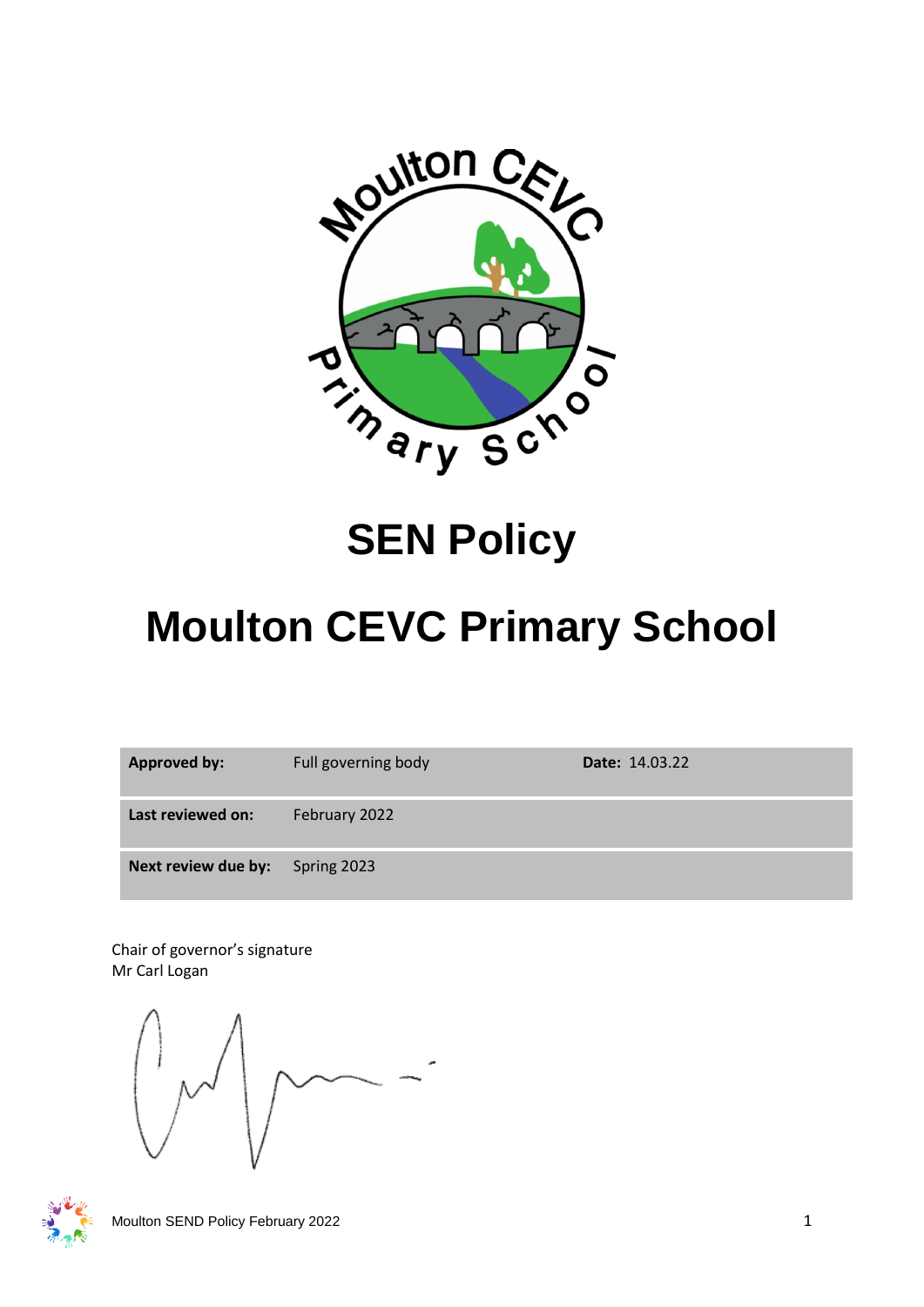## **Ethos**

Moulton CEVC Primary is an inclusive school, and the staff and governing body understand the legal and moral duty to support children with special educational needs or a disability in the school. This SEND policy is written to comply with the 2014 Children and Families Act and its SEN Code of Practice together with the Equality Act 2010.

The school works closely with colleagues from Suffolk's Special Education Services to seek expert advice on how best to coordinate a child's additional and special educational needs.

## **Defining Special Educational Needs, Differences and Disabilities**

The Code of Practice (DfE, January 2015) states that:

*A person has SEN if they have a learning difficulty or disability which calls for special educational provision to be made for him or her. At compulsory school age this means he or she has a significantly greater difficulty in learning than the majority of others the same age, or, has a disability which prevents or hinders him or her from making use of facilities of a kind generally provided for others of the same age in mainstream schools.* Taken from 2014 SEN Code of Practice: 0 to 25 Years.

## **Aims**

The school is committed to using its best endeavours to provide an appropriate and high-quality education for all children which enables them to

- Achieve their best
- Become confident individuals living fulfilling lives
- Make successful transition to their next phase of education.

The school considers every teacher to be a teacher of every child, including those with special educational needs and disabilities. All teachers are expected have the highest aspirations and expectations for all pupils, including those with special educational needs.

The school aims to create a community where parents and those working in school have a mutual trust and confidence in each other, created through clear, consistent approaches to communication and collaborative working, to enable outstanding outcomes for children with SEND.

All children, including those with special educational needs and disabilities, should have access to a broad, balanced academic and social curriculum, enabling all children to be included in all aspects of school life and feel equally valued and fully part of the school community

## **OBJECTIVES**

The school is committed to the following:

- Strive to establish a fully inclusive school, eliminate prejudice and discrimination and create an environment where all children can be happy, flourish and feel safe and happy to learn.
- Respond to learners in ways which take account of their varied needs and life experiences, moving away from an approach that locates a problem within the child, but means doing everything we can to meet a child's SEN.
- Work to ensure that staff are identifying a pupil's special educational needs at the earliest point and then making effective provision as this is known to improve long term outcomes.

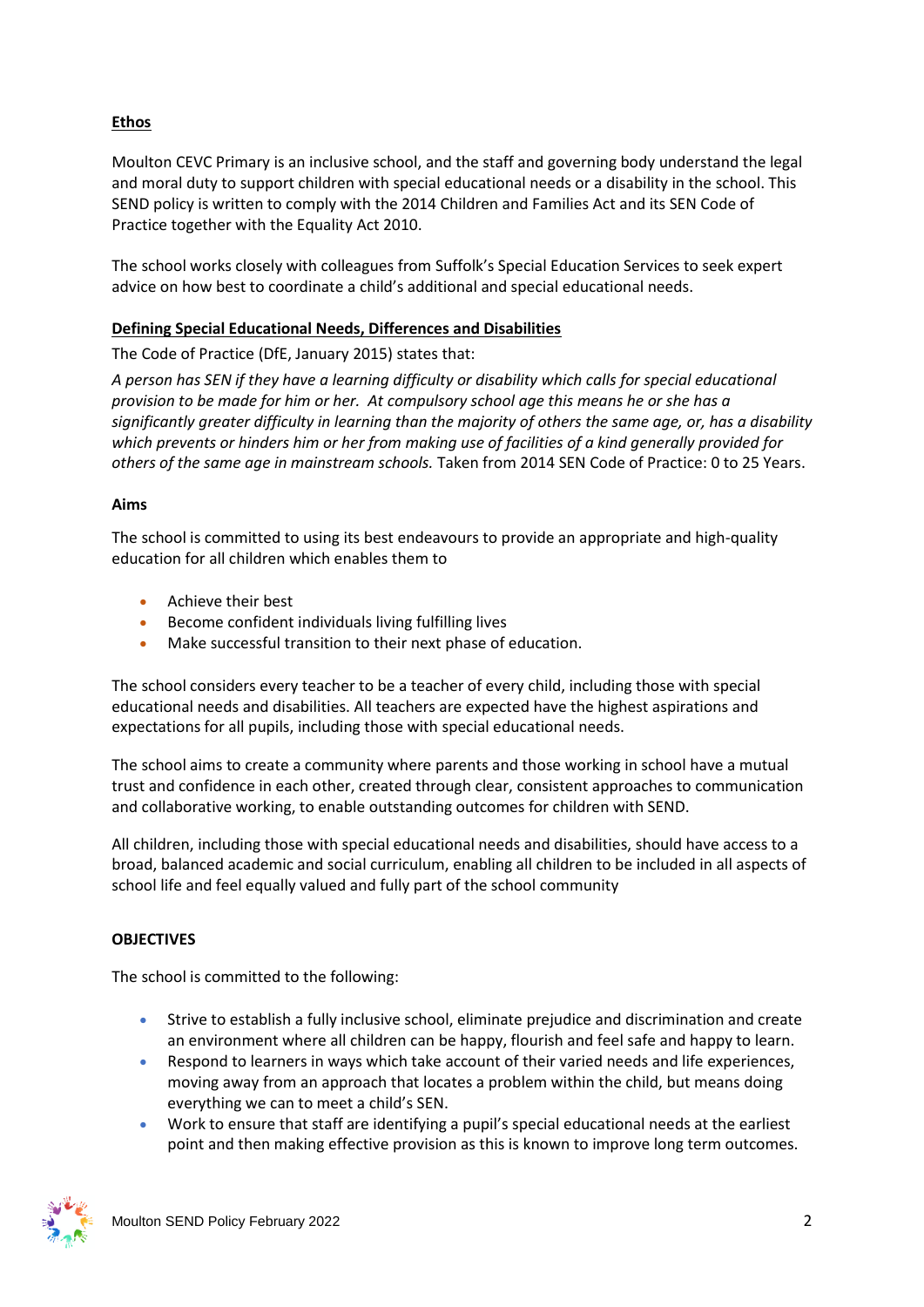- Work in close partnership with parents to achieve these aims. Parents should be seen as partners, participating as fully as possible in decisions and being provided with information and support necessary to enable this.
- Support pupils themselves to participate in discussions and express their views and be fully involved in decisions which affect them encouraging them to become increasingly effective self-advocates.
- Work in close partnership with a range of specialist agencies to enable access effective, targeted support.
- Provide support, advice and training for all staff working with pupils with special educational needs to enable them to be increasingly able to adapt teaching to respond to the strengths and needs of all pupils.
- Appoint a qualified Special Needs Coordinator(s) who will have responsibility for the day-today operation of the SEN policy and coordination of specific provision made to support individual pupils with SEN, including those who have Education Health Care (EHC) plans. For those new to the role, the school is committed to ensuring that staff have the required support and training, including statutory training.

## **The SEND team at Moulton**

Inquiries about an individual child's progress should be addressed at first to the class teacher since he or she is the person who knows the child best. Other enquiries can be addressed to the school's Special Educational Needs Coordinator, Claire Edmeades, who holds the statutory national award for SENCO. In some instances, the SENCO will need to refer the concern to outside agencies for further support.

The school has a nominated SEND Governor, Nicola Sheail, who works as a 'critical friend' of the SENCO. They hold half termly reviews, learning walks and opportunities to identify ways to drive the profile of SEND even further at Moulton.

We recognise the wider difficulties that a child with SEN may experience at home and in the community. For these pupils, the SENCO will work close with the head teacher, Deborah Shipp, and the deputy head teacher, Nuala Gilmore, to ensure a wholistic approach to support.

## **Identifying a special educational need(s)**

A pupil has SEN where their learning difficulty or disability calls for special educational provision to be made for them, that is provision different from or additional to that normally available to pupils of the same age. For some children, SEN can be identified at an early age. However, for other children and young people difficulties become evident only as they develop.

The identification of SEN is built into the overall approach to monitoring the progress and development of all pupils. Class teachers will assess each pupil's current skills and levels of attainment on entry, building on information from previous settings. Class teachers then make regular assessments of progress for all pupils identifying where pupils are making less than expected progress given their age and individual circumstances. Where a pupil's progress is causing concern, this may be characterised by progress which:

- is significantly slower than that of their peers starting from the same baseline
- fails to match or better the child's previous rate of progress
- fails to close the attainment gap between the child and their peers
- widens the attainment gap

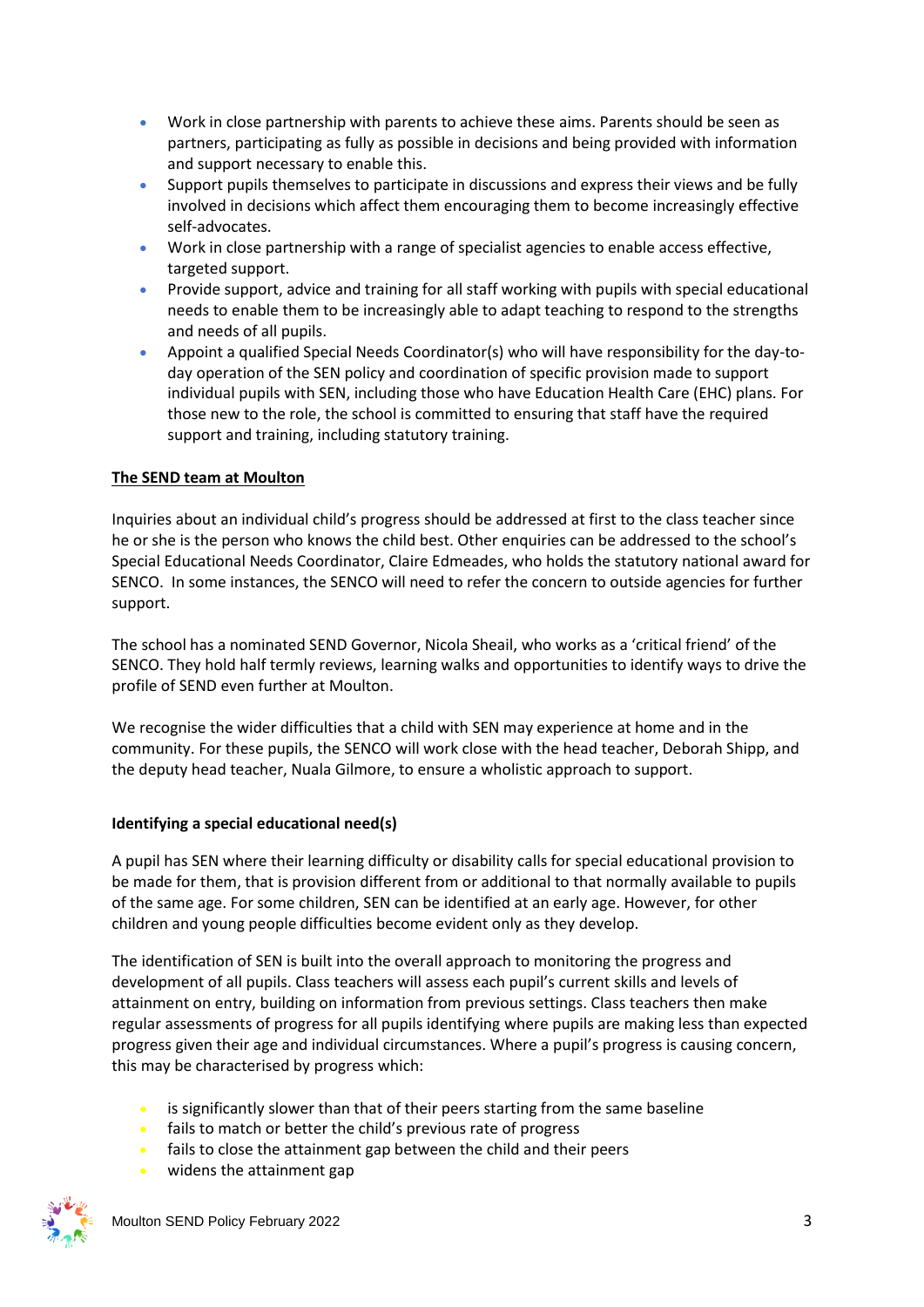It can include progress in areas other than attainment – for instance where a pupil needs to make additional progress with wider development or social needs.

The school does not diagnose conditions since this requires the expertise of medical professionals. Teachers should support parents in outlining their concerns and liaising with medical professionals. At times, it might be deemed appropriate for staff to speak with a medical professional with parents' permission to support their concerns

#### **Broad areas of need as outlined in the SEND Code of Practice (2014)**

These four broad areas give an overview of the range of needs that the school plans for and not to fit a pupil into a category. In practice, individual children or young people often have needs that cut across all these areas and their needs may change over time.

- Communication and Interaction
- Cognition and Learning
- Social, Emotional and Mental Health
- Sensory and/or Physical

The purpose of identification is to work out what action the school needs to take, not to fit a pupil into a category. In practice, individual children often have needs that cut across all these areas and their needs may change over time. In our school, the needs of the whole children will always be considered in this process.

There are other factors that may impact on progress and attainment that are not considered SEN:

- Disability
- Attendance and punctuality
- Health and Welfare
- English as an additional language
- Being in receipt of pupil premium grant
- Being a 'looked after child'
- Being a child of a serviceman or service woman

#### **Children with social, emotional and mental health needs**

Behaviour is not classified as a SEN, but the school recognises that all behaviours are a means of communication. If a child shows consistent unwanted behaviours, the class teacher will assess the child's needs, taking into account family circumstances and the child's known history of experiences. If the child's behaviour is felt to be a response to trauma or to home-based experiences (e.g., bereavement, parental separation) we complete a CAF with the family and support the child through that process.

If parents and school are concerned that the child might have mental health needs, we encourage parents to ask their GP for a referral to CAMHS (or to specialists within the Air Force medical services) or through the **Emotional Wellbeing Gateway online self-referral service**.

If the child is felt to have long term social, emotional or mental health needs- for example with anger management- the school offers a range of social skills or therapeutic interventions. These are generally delivered by trained TAs who develop good, trusting relationships with the children.

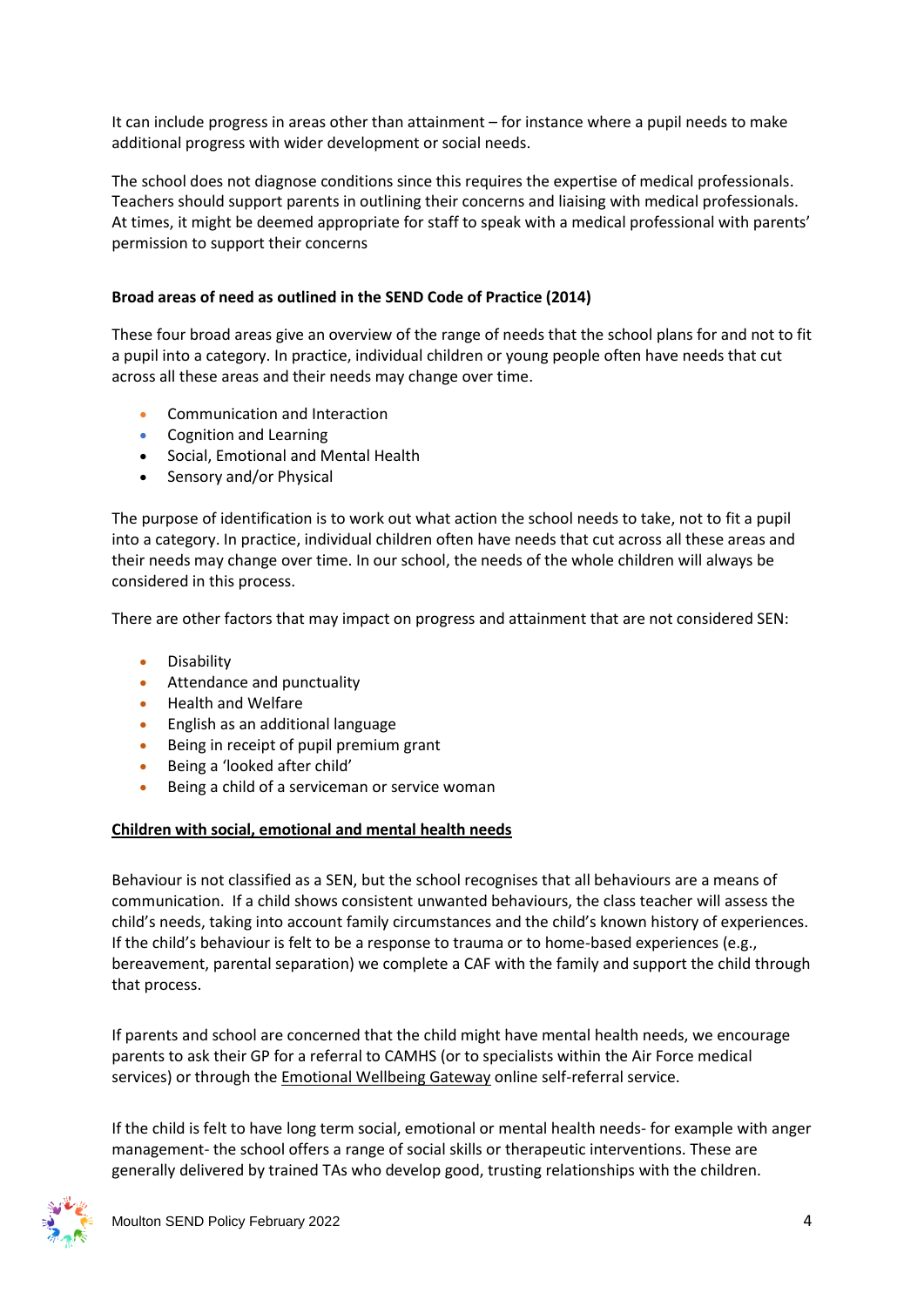All children's behaviour is responded to consistently in line with our Behaviour Policy, although reasonable adjustments are made to accommodate individual needs, where behaviour support plans are deemed necessary and run by staff, parents and potentially external agencies such as Special Education Services: Social, Emotional and Mental Health outreach team.

The school has a zero-tolerance approach to bullying, especially towards children with SEN and disabilities. We will actively investigate all allegations and, if there is cause, work with both the bully and the victim to improve their social skills.

## **THE GRADUATED APPROACH TO SEN SUPPORT**

Moulton's graduated approach to SEND can be viewed more as a single page document on our school website on the SEND page under '[Parent Page](https://www.moulton.suffolk.sch.uk/page/?title=Special+Educational+Needs+%26amp%3B+Disability&pid=26)'.

The parents will be informed if the school is making special educational provision for a child.

Identifying and adapting teaching to meet pupils' needs is a process that is in place for all pupils. The school has a rigorous and regular system to identify where pupils are not making expected progress or working at a level significantly below age-related expectation. Class teachers will put in place if necessary, relevant and timely interventions, through quality first teaching, appropriate differentiation and in-class support, aimed at closing the gap or raising the attainment. The class teacher will also meet with parents to ensure there is a shared understanding of pupils' needs and to gain parental perspective on any emerging concerns and areas of strength.

The process of monitoring/assessment, planning and providing support in different ways will continue. Further school-based resources will be explored to determine and inform provision; this may include discussion with team leaders and the school's Special Educational Needs Coordinator.

Where a class teacher feels that a child's needs require further investigation, they should meet with the SENCO. At this meeting the requirement for additional fine-tuned assessments will be ascertained. Once completed, parents will be invited to attend a meeting to discuss the findings and share their perspective. Where appropriate, the child's views will be sought. If, as a result of this process, it is clear that different and additional provision is required to meet the child's needs, the child will then be placed on the school SEN record at 'SEN Support'.

Working together the SENCO, class teacher, parents and child (where appropriate) will select appropriate support and intervention to meet the outcomes identified for the pupil, based on reliable evidence of effectiveness. This will be delivered by staff with sufficient skills and knowledge. This SEN support will take the form of a four-part cycle (assess  $-$  plan  $-$  do  $-$  review) through which earlier decisions and actions are revisited, refined and revised with a growing understanding of the pupils needs and of what supports the pupil in making good progress and securing good outcomes. This is known as the Graduated Approach. It draws on more detailed approaches, more frequent reviews and more specialist expertise in successive cycles in order to match interventions to the SEN of a child.

The effectiveness of the support and interventions and their impact on the pupil's progress will be reviewed each term. The review process will include an evaluation of the impact and quality of the support and intervention and the views of the pupil and their parents. This review will then feed back into the analysis of the pupil's needs. The class teacher, with support from the SENCO where needed, will revise the support in light of the pupil's progress and development, deciding on any changes to the support and targeted outcomes, in consultation with the parent and pupil.

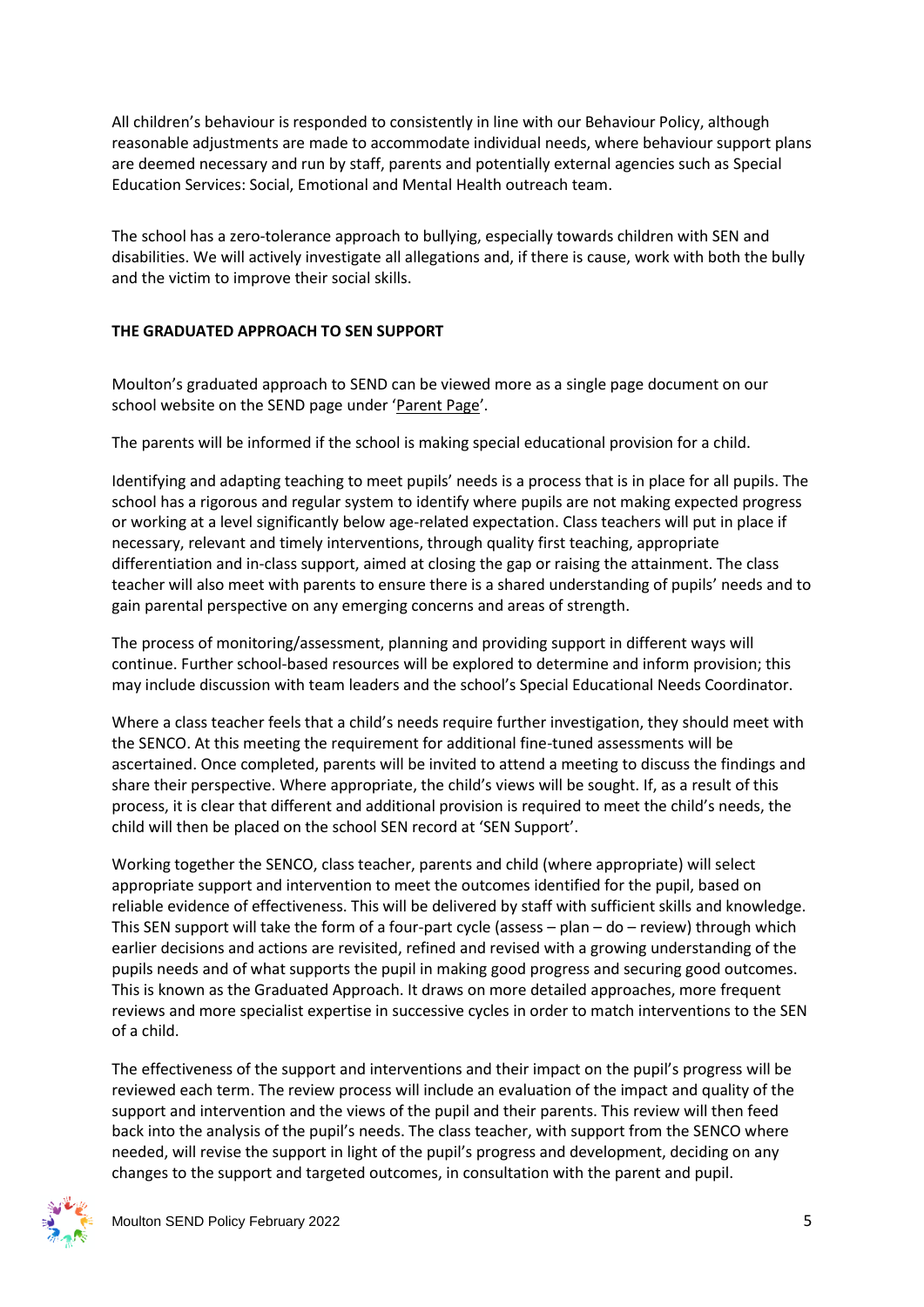The school can involve specialists at any point for advice regarding early identification and effective support. However, where a pupil continues to make less than expected progress, despite evidencebased support and interventions that are matched to the pupil's area of need, the school will consider involving specialists, including those secured by the school itself or from outside agencies. Parents will always be involved in any decision to involve specialists, along with the child's class teacher and in appropriate cases, the child them self. Specialist agencies will only be contacted where parents are in agreement. It is the SENCO's role to contact any specialist agencies and ensure that the involvement of specialists and what was discussed or agreed is recorded and shared and fully understood by parents, teaching staff and, where appropriate, the child. The involvement of specialists and what was discussed or agreed will be recorded and shared with the parents and teaching staff supporting the child.

## **Examples of specialist agencies used by and that are available to be used by the school**

- ADHD Service
- Child Health Centre
- Child Development Centre
- Early Help (Social Services)
- Educational psychologists
- Emotional Wellbeing Gateway
- NHS Speech and language therapist
- Independent Speech and Language Therapist
- Occupational therapist
- Physiotherapists
- School Nursing Service
- Special Education Services: Cognition and Learning
- Special Education Services: Communication and Interaction
- Special Education Services: Physical and Sensory
- Special Education Services: Social Emotional and Mental Health
- Sensory and Communication Service (Hearing Impairment)

In some cases, there is a charge for accessing specialist agency support; funding for which will come from the school's notional SEN budget and will be monitored by the SENCO and Head teacher.

Where pupils hold an Educational Health Care Plan, the school will work in close partnership with any specialist agencies named on the 'Plan' to provide support and specialist advice.

## **The Local Authority SEN Support Plan and Education Health and Care Plan process**

Where the special educational provision required to meet the child or young person's needs cannot reasonably be provided from within the resources normally available to the school, the school, in consultation with parents, will consider requesting a LA SEN Support Plan or Education, Health and Care Needs Assessment from the Local Authority is appropriate. To inform this decision, the SENCO will have close regard to the local authority's criteria for funding through an SEN Support Plan or for an EHC Plan assessment. This can be found on the Suffolk Local Offer web site along with information on the EHC plan coordinated assessment process and will be shared in full with parents to ensure they are confident and clear about what the process and how they are involved in it.

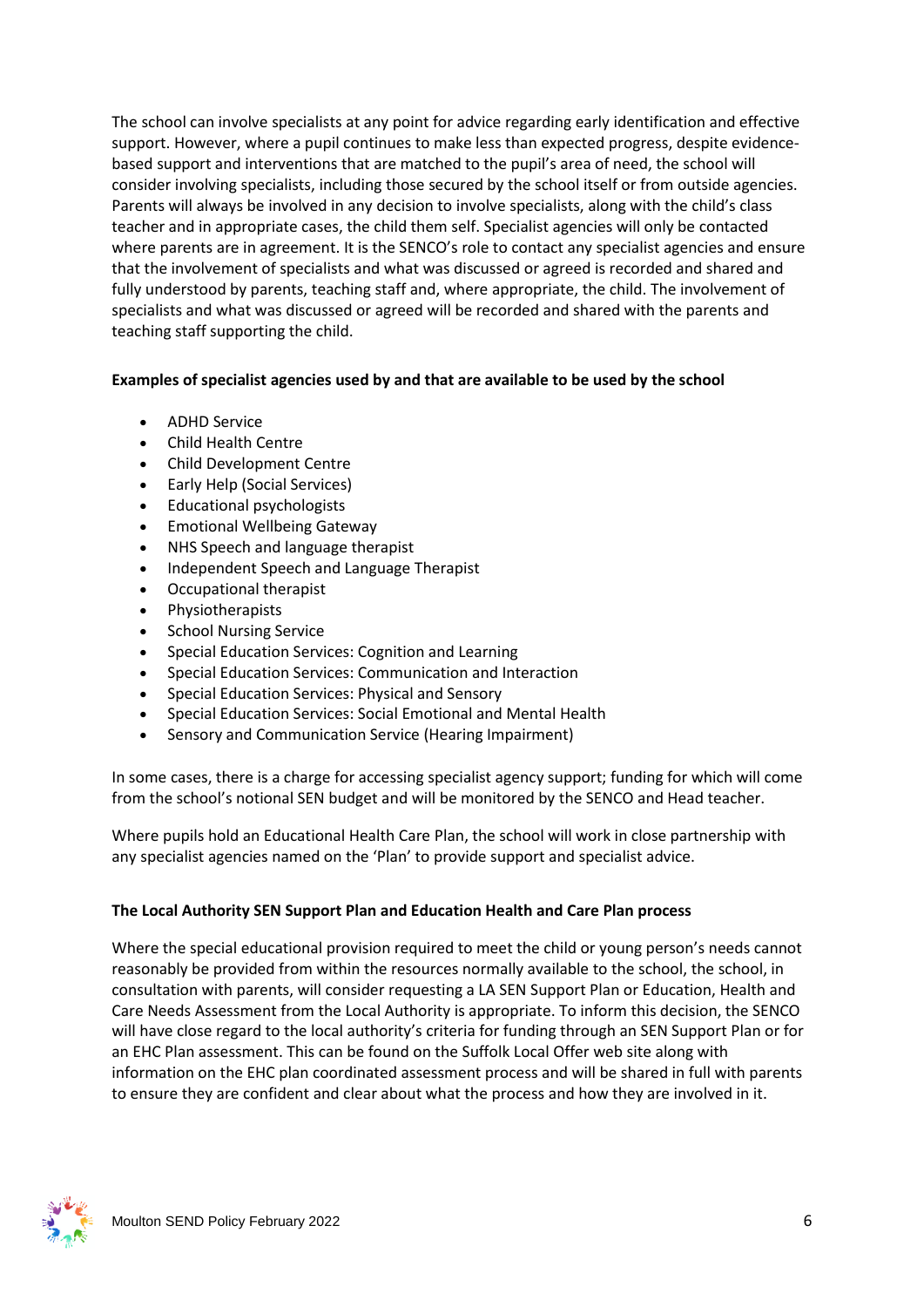#### **Removing pupils from the SEN register**

In consultation with parents, the child will be considered for removal from the SEND register where he / she has made sustained good progress that:

- betters the previous rate of progress and has sufficiently closed the attainment gap between the child and their peers of the same age,
- or where a child's wider development and /or social needs have improved and progress in the targeted area is considered to be sustained, and SEN Support is no longer required to ensure this progress is sustained.

## **SUPPORTING PARENTS/CARERS OF CHILDREN WITH SEN**



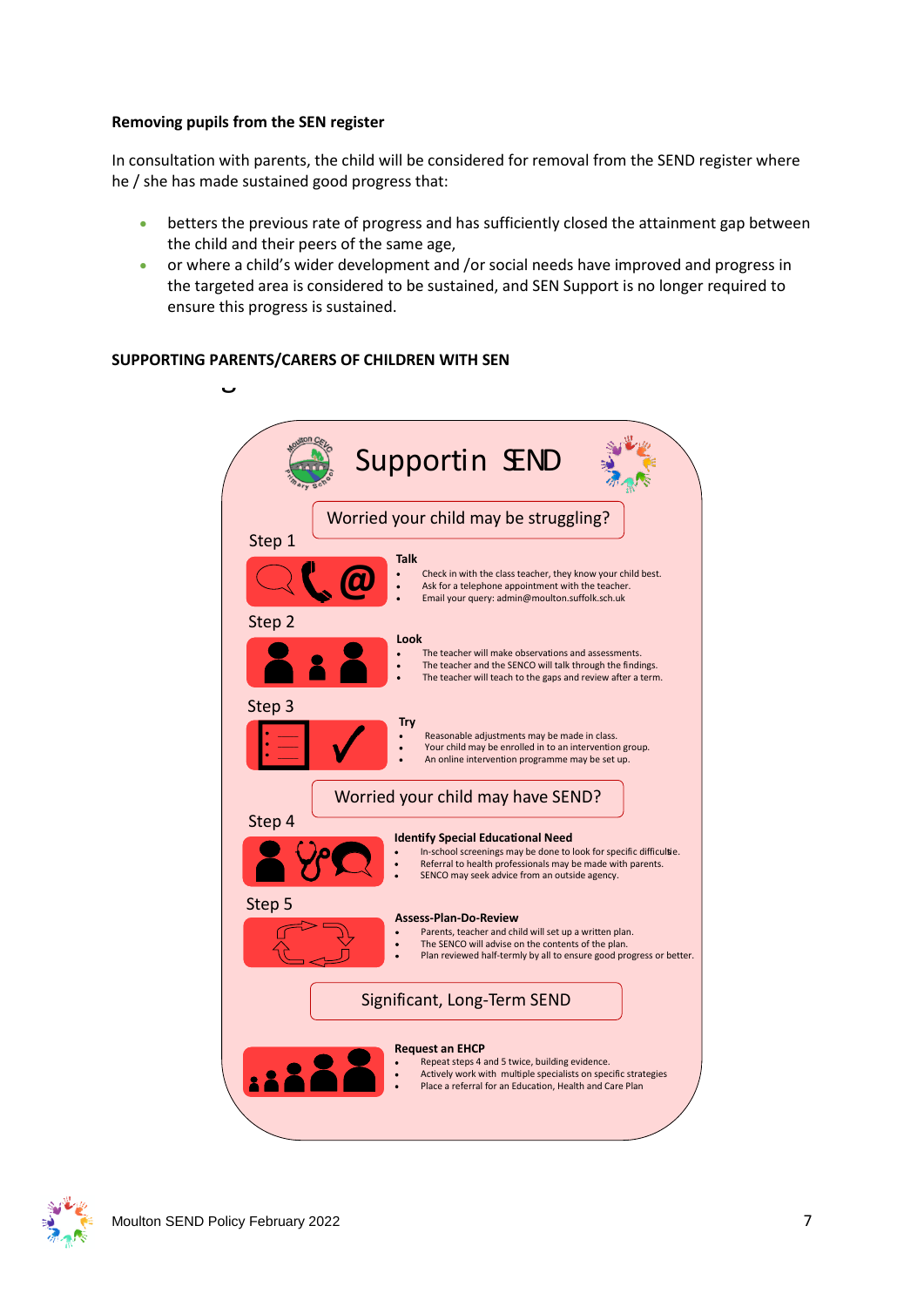The school is fully committed to a meaningful partnership with parents of children with special educational needs where they can be as fully involved as possible in decisions and are provided with the information and support necessary to enable participation in those decisions.

The school will do this by:

- Always making parents feel welcome and actively listening to their concerns, wishes and aspirations for their child, instilling confidence and building effective partnerships.
- Providing all information in an accessible way
- The SENCO being available for meeting by appointment through the school office, by email a[t cedmeades@moulton.suffolk.sch.uk,](mailto:cedmeades@moulton.suffolk.sch.uk) or a request for a brief telephone consultation.
- Publishing the school implementation of the SEND Policy on the school website following the information set out in the SEN information regulations (2014) and as part of the school's contribution to th[e Local Offer.](http://kingsway.leics.sch.uk/new2/?page_id=35)
- Class teachers meeting with parents, in addition to parent evening appointments, to discuss concerns regarding pupils' progress at the earliest opportunity, raised either by the class teacher or the parents themselves.
- Where children require 'Individual Support Plans', class teachers will invite parents to a discussion half termly to set and review targets. They will discuss the activities and support that will help them and identify the responsibilities of the parent, the pupil and the school. It will provide an opportunity for the parents to share their views.
- The school will ensue that teaching staff are supported to manage these conversations as part of their professional development.
- Support and guide parents in ways that they can help with their child's learning and development at home.
- A record of the outcomes, action and support agreed through the discussion are kept and shared with all the appropriate school staff and a copy will be given to the pupil's parents.
- Signposting parents to wider support, information and services pertinent to their child's SEN by ensuring they know how to access the [Local Offer](https://infolink.suffolk.gov.uk/kb5/suffolk/infolink/advice.page?id=i6xW1anGVPE) and the [Suffolk Parent Carer Network.](https://suffolkcarersmatter.org.uk/near-you/suffolk-parent-carer-network/)
- Consulting with a representative group of parents of pupils with SEND when reviewing the school's SEN Information Report (see school web site) and the SEND policy. A paper copy will be made available to parents on request.
- Planning in additional support for parents at key times, for example, when considering and making a referral for a coordinated assessment for an EHC plan and to ensure smooth and successful transition into the school or to next phase of education.
- Making use of media such as email to contact parents and for parents to contact school in line with the school's communication policies, online safety policies, data protection policies and child protection and safeguarding policies.
- Seeking parents' views through periodic questionnaires and considering adjustments to practice in the light of analysis.



We encourage parents to make use of the *[Special Educational Needs and](https://www.suffolksendiass.co.uk/)  [Disabilities Information Advice and Support Service](https://www.suffolksendiass.co.uk/)* (SENDIASS), which is specifically for parents and carers of children with SEN. Information from

SENDIASS, including upcoming courses, is shared with all parents.

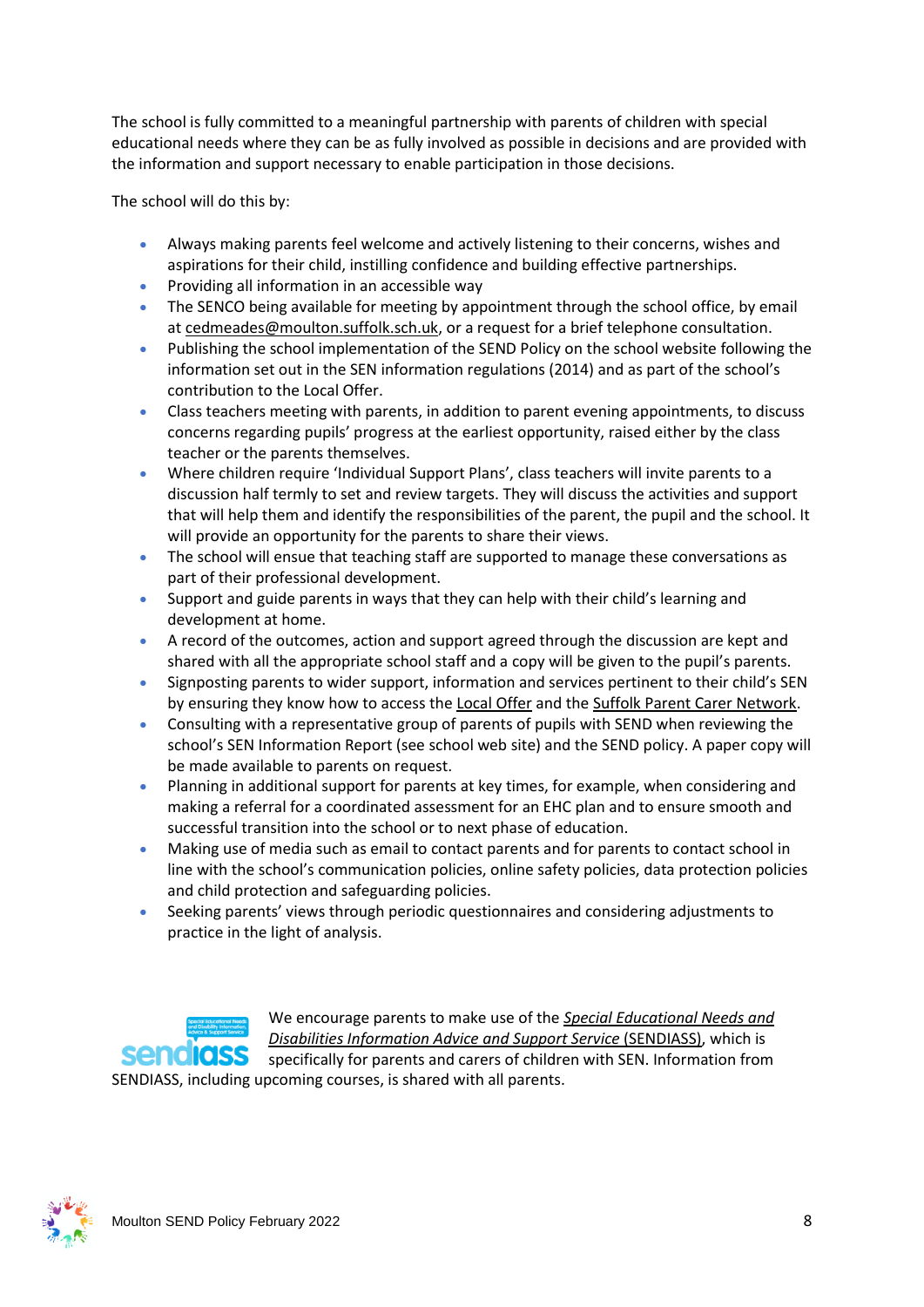## **SUPPORTING LEARNING DURING A NATIONAL LOCKDOWN**

During times of national importance, our school may be asked to close to all pupils except for those deemed 'vulnerable'. We ensure that a place is available for a child with an EHCP, so that they may attend school on a full-time basis. The Head Teacher, Mrs Shipp, also has the power of discretion to create places for children who do not hold an EHCP but have complex to severe SEND and other vulnerabilities such as a social worker. Parents and carers of a child with an EHCP may choose to keep their child within the safety of their home. In these instances, the SENCO will ensure the correct coordination of resources and special agencies so that the provision set out on their EHCP can be met as far as reasonably practicable. The SENCO performs risk assessments for each child with an EHCP, reporting to the Local Authority on attendance and provision of a child with an EHCP.

In times such as these, the majority of children with SEND can have their needs met within the safety of their home. At Moulton we are acutely aware of the impact time away from the classroom can have on any child. We are sensitive to the strains placed upon a family during unprecedented times.

When restrictions are eased nationally, locally and at the discretion of the head teacher, remote learning will be available for all children who are COVID positive or are required to isolate at home. Through a blend of Google Classroom and providing resources specific to children with SEND, we provide enough work for a family to complete the nationally recommended daily amount.

Allan Cadzow, Corporate Director Children and Young People has outlined:

*The remote education provided should be equivalent in length to the core teaching pupils would receive in school and will include both recorded or live direct teaching time, and time for pupils to complete tasks and assignments independently. The amount of remote education provided should be, as a minimum:* 

- *Key Stage 1: 3 hours a day on average across the cohort, with less for younger children*
- *Key Stage 2: 4 hours a day*

The SENCO monitors the provision made, the work set and the capacity that parents have to successfully educate their children at home. Where a child has support from an external agency, the SENCO will continue to liaise with the agency to ensure that virtual meetings and virtual therapy sessions can take place where it is reasonably practicable.

## **SUPPORTING PUPIL VOICE**

The school recognises that all pupils have the right to be involved in making decisions and exercising choice. We aim to develop pupils' self-advocacy skills to enable them to transfer to their next phase of education confident and able to communicate, convey, negotiate or assert their own interests, desires, needs, and rights becoming increasingly able to make informed decisions about their learning and future and take responsibility for those decisions.

How the school will support pupil voice:

• Self-knowledge is the first step towards effective self -advocacy so, with parents, the school will support pupils to understand their strengths, needs and approaches to learning that are

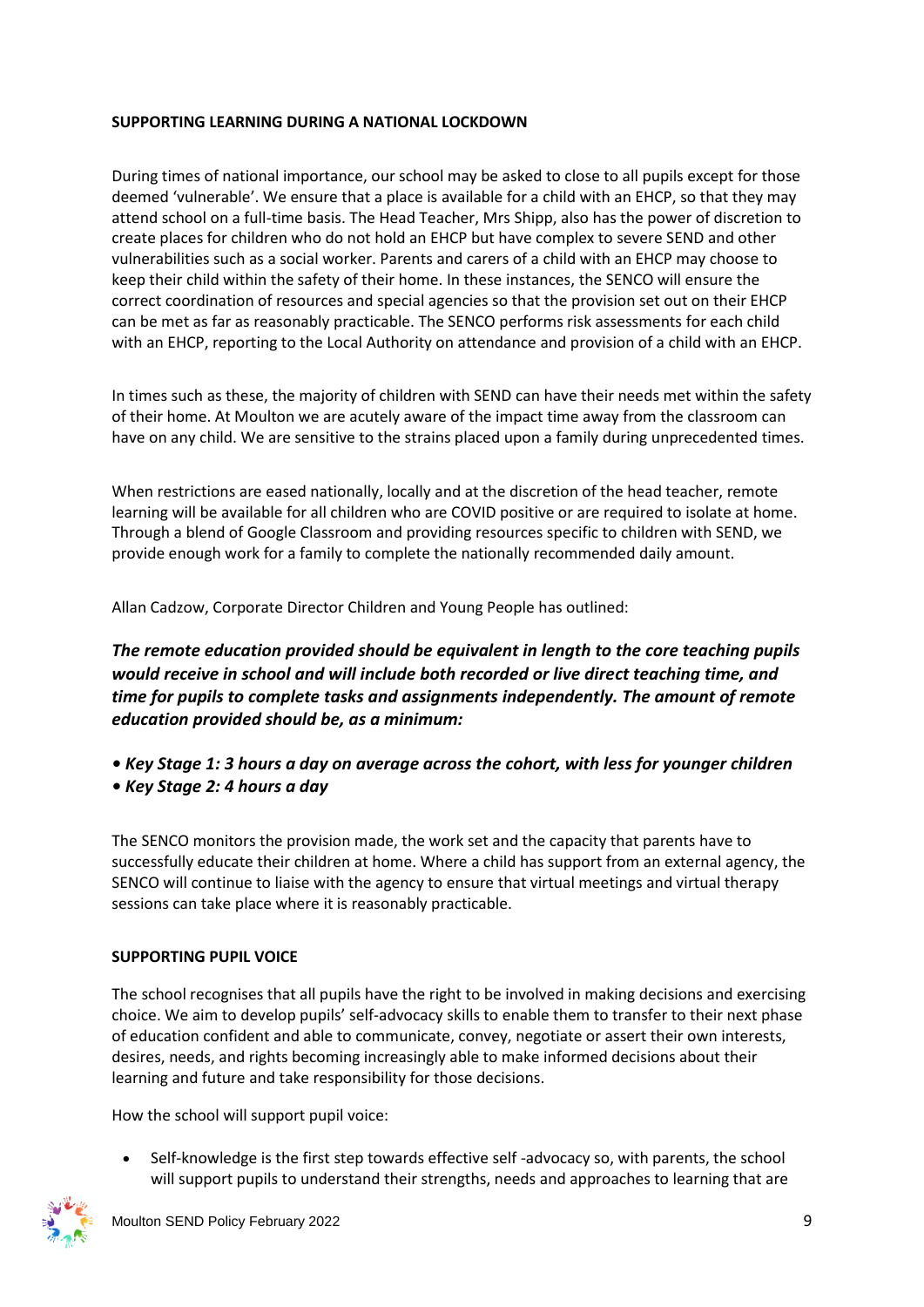particularly successful for them and to have the confidence to voice their concerns, hopes and aspirations.

- Wherever possible and in an age-appropriate manner, pupils with SEN are involved in monitoring and reviewing their progress are and as fully as possible in making decisions about future support and provision. Pupils' views are recorded and shared through One Page Profiles and 'What I feel' questionnaire that can be completed with parents at home.
- All staff will actively listen to and address any concerns raised by children themselves.
- Pupils with SEND are encouraged to stand for election to the School Council.
- Planning in additional support for pupils at key times, for example, when considering and making a referral for a coordinated assessment for an EHC plan and to ensure smooth and successful transition into the school or to next phase of education.
- Pupils are also provided with additional support to contribute as fully as possible in their Annual Review. This can be, for example, by attending part of the review meeting in person, preparing a statement to be shared at the meeting, using a peer advocate to support them in the meeting or by preparing a recorded presentation to share at the meeting.
- Seeking pupils' views through regular questionnaires / group interview activities undertaken by the SENCOs and / or SEND Governor, considering adjustments to keep in the light of analysis.

## **SUPPORTING PUPILS AT SCHOOL WITH MEDICAL CONDITIONS**

The school recognises that pupils at school with medical conditions should be properly supported so that they have full access to education, including school trips and physical education. Some children with medical conditions may be disabled and where this is the case the school will comply with its duties under the Equality Act 2010.

Some may also have special educational needs (SEN) and may have a statement, or Education, Health and Care (EHC) plan which brings together health and social care needs, as well as their special educational provision where the SEN Code of Practice (2014) is followed. The arrangements in place in schools to support pupils at school with medical conditions are detailed within the school's Medical Conditions Policy and are available to view on this website.

In September 2014, a new duty from the Children and Families Act 2014 came into force for governing bodies to make arrangements to support children at school with medical conditions. The aim of this policy is to make sure that all children with medical conditions (both physical and mental) are properly supported in school so that they can play a full and active role in school life, remain healthy and achieve their academic potential.

#### **MONITORING AND EVALUATION OF SEN**

The school regularly and carefully monitors and evaluates the quality and effectiveness of provision for all pupils including those with SEN. This is done through scrutiny of data related to the achievement of pupils with SEN, work scrutiny, observation and sampling of parent and pupil questionnaires. The school's SEN Governor also has a role in scrutinising the findings of the school's self-evaluation and relevant, national data as part of the governing body's process of monitoring the effectiveness of the school's SEN Policy.

The SENCO produces an Information Report at the end of the academic year, which is available to view on the school's website under ['SEN Information Report'](https://www.moulton.suffolk.sch.uk/attachments/download.asp?file=5719&type=pdf). Within the report you will see Moulton figures against the national office for statistics data; specific details of services collaborated with; staff training and coaching, and the specifics of the funding received and how it has been

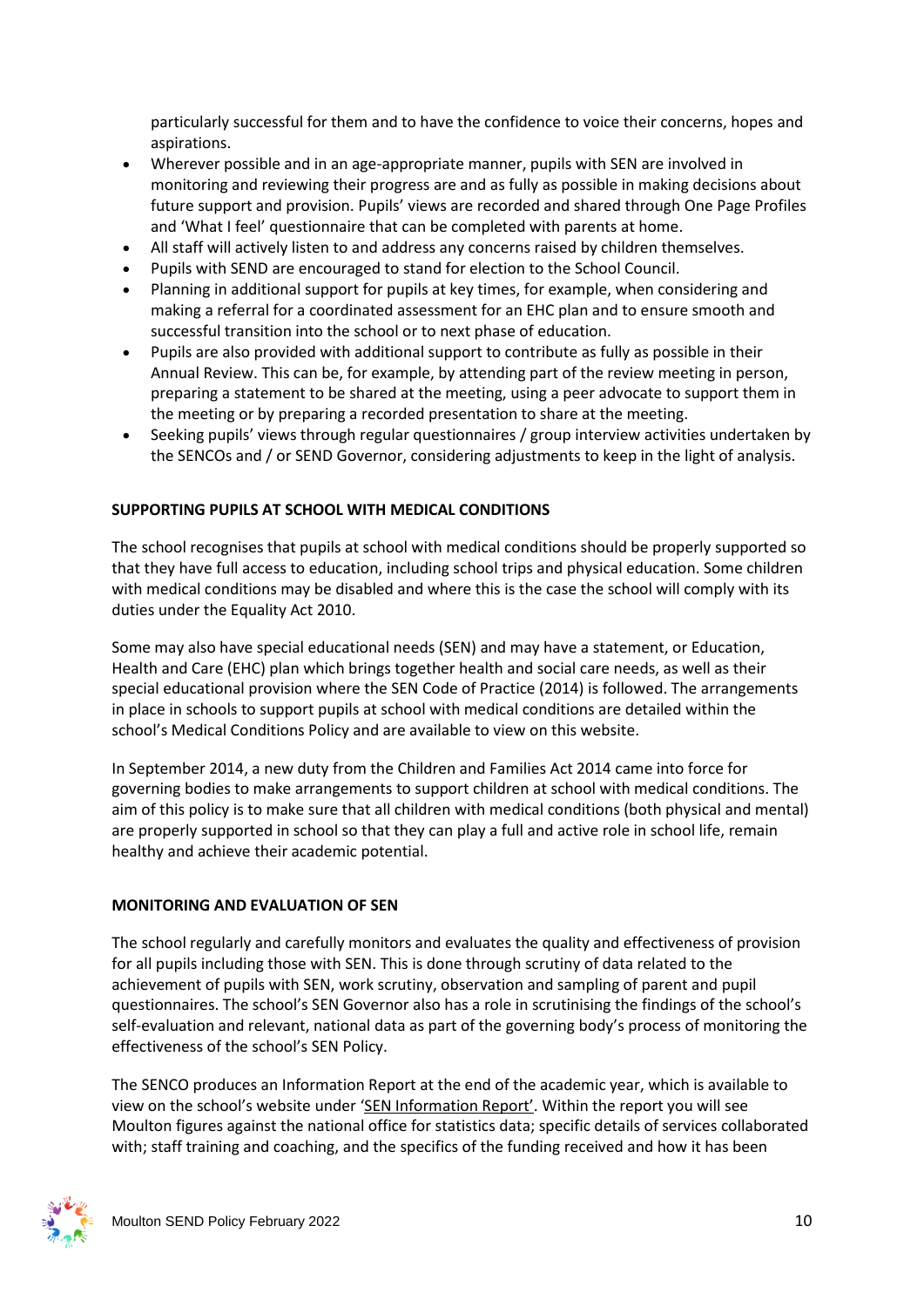invested in SEND provision. It is available as a summary page on the school's website under '[SEND](https://www.moulton.suffolk.sch.uk/attachments/download.asp?file=5746&type=pdf)  [Information Report Summary Page](https://www.moulton.suffolk.sch.uk/attachments/download.asp?file=5746&type=pdf)'.

#### **TRAINING**

In order to maintain and develop the quality of teaching and provision to respond to the strengths and needs of all pupils, all staff are encouraged to undertake training and development. Course and training is matched to the identified primary needs within the school, responsive to whole school trends and specific needs for complex children.

Training needs of staff are identified through the school's self-evaluation appraisal processes.

All teachers and support staff undertake an induction process on taking up a post and this includes a meeting with the SENCO to explain the systems and structures in place around the school's SEND provision and practice and to discuss the needs of individual pupils.

The school's SENCO, Claire Edmeades, will attend (SENCO Network meetings, SEND Forums run by SEND Services and training) in order to keep up to date with local and national updates in SEND.

## **FUNDING FOR SEN AND ALLOCATION OF RESOURCES**

The school's core budget is used to make general provision for all pupils in the school including pupils with SEN. In addition, every school receives an additional amount of money to help make special educational provision to meet children's SEN. This is called the 'notional SEN budget'.

The amount in this budget is based on a formula which is agreed between schools and the local authority. The school can also make applications to the local authority for High Needs Funding -this will be made after careful consideration is given with regards to the pupil's needs which might be deemed requiring 'top-up funding' to support their provision.

Band C: £500 a term Band D: £1,100 a term Band E: £1,833 a term

The school may also use of Pupil Premium Funding where a pupil is registered as SEN and is also in receipt of Pupil Premium grant to address the needs of these pupils and enhance learning and achievement.

Each term, in consultation with the head teacher and class teachers, the SENCO will map the targeted provision in place for pupils on the SEN record to show how resources are allocated and to monitor the cost of the whole of our SEN provision. This targeted provision is outlined on the school's provision map.

## **ROLES AND RESPONSIBILITIES**

## **SENCO**

The key responsibilities of the SENCO are taken from the SEND 0- 25 Code of Practice (DfE, January 2015) and include:

• overseeing the day-to-day operation of the school's SEN policy

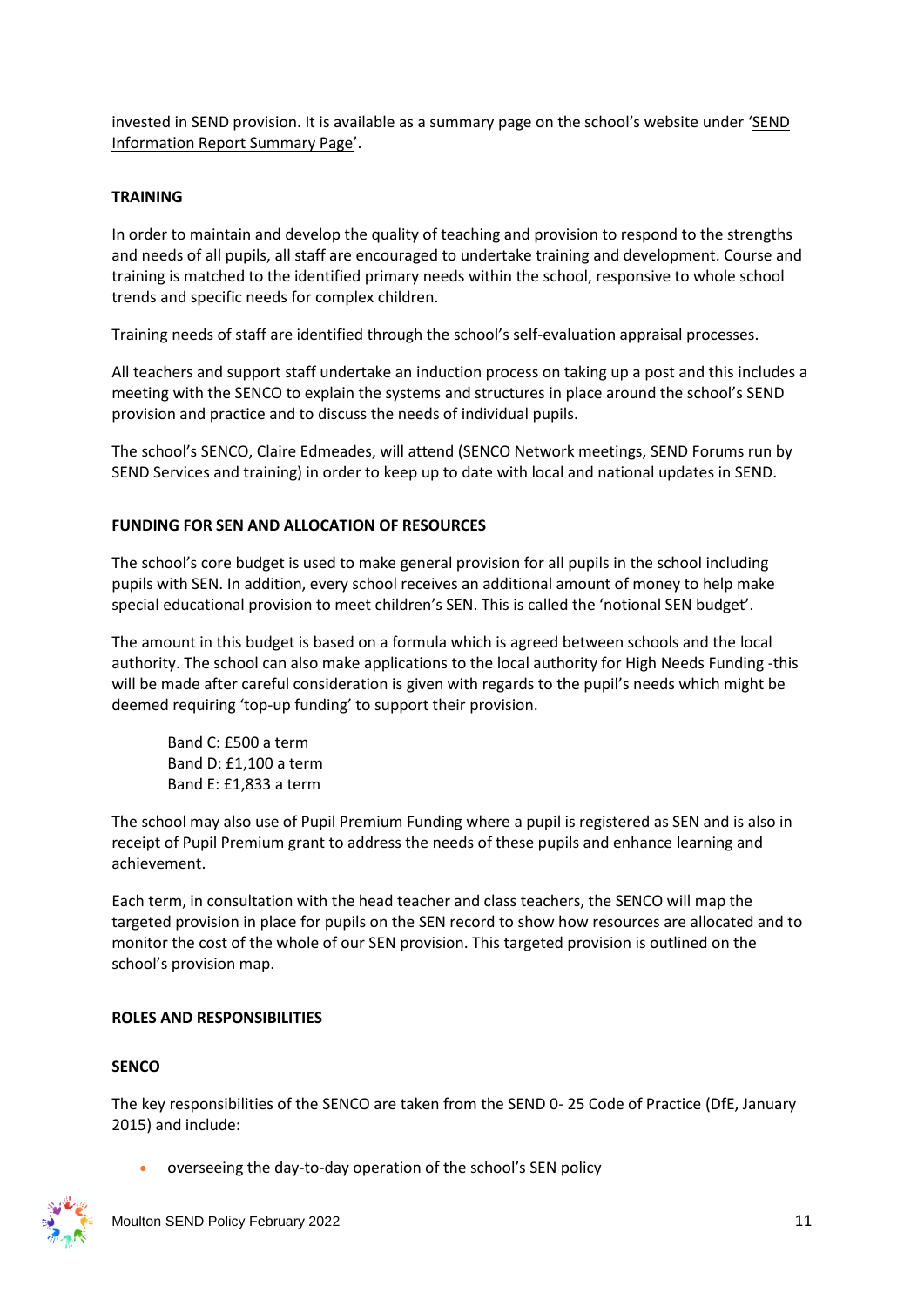- coordinating provision for children with SEN
- liaising with the relevant Designated Teacher where a looked after pupil has SEN
- advising a on the graduated approach to providing SEN support
- advising on the deployment of the school's delegated budget and other resources to meet pupils' needs effectively
- liaising with parents of pupils with SEN
- liaising with early years providers, other schools, educational psychologists, health and social care professionals, and independent or voluntary bodies
- being a key point of contact with external agencies, especially the local authority and its support services
- liaising with potential next providers of education to ensure a pupil and their parents are informed about options and a smooth transition is planned
- working with the head teacher and school governors to ensure that the school meets its responsibilities under the Equality Act (2010) with regard to reasonable adjustments and access arrangements
- ensuring that the school keeps the records of all pupils with SEN up to date, responsive to new information as it is presented/ received. This is available to all staff, who are alerted of updates at the weekly pupil update meetings.

#### **Governing Body and Head teacher**

The lead governor for SEND is Nicola Sheail. The governing body will, in line with SEN Information Regulations, publish information on the school's website about the implementation of the school's policy for pupils with SEN, the SEN Information Report. The information published will be updated annually and any changes to the information occurring during the year will be updated as soon as possible.

A member of the governing body is appointed to have specific oversight of the school's arrangements for SEN and disability and to ensure that the full governing body is kept informed of how the school is meeting the statutory requirements

The teacher, SENCO and governing body will establish a clear picture of the resources that are available to the school and will consider the strategic approach to meeting SEN in the context of the total resources available, including any resources targeted at particular groups, such as the pupil premium.

Head teacher will ensure that the SENCO has sufficient time and resources to carry out her functions. This will include providing the SENCO with sufficient administrative support and time away from teaching to enable them to fulfil their responsibilities.

## **STORING AND MANAGING INFORMATION**

All records containing special category data relating to the special educational needs or disabilities of pupils in school will be treated as highly confidential and be securely placed in a locked cabinet when not in use.

The same confidential and secure approach applies to information shared with outside agencies by telephone, email or letter.

The school's policy on data protection is available to view on the website.

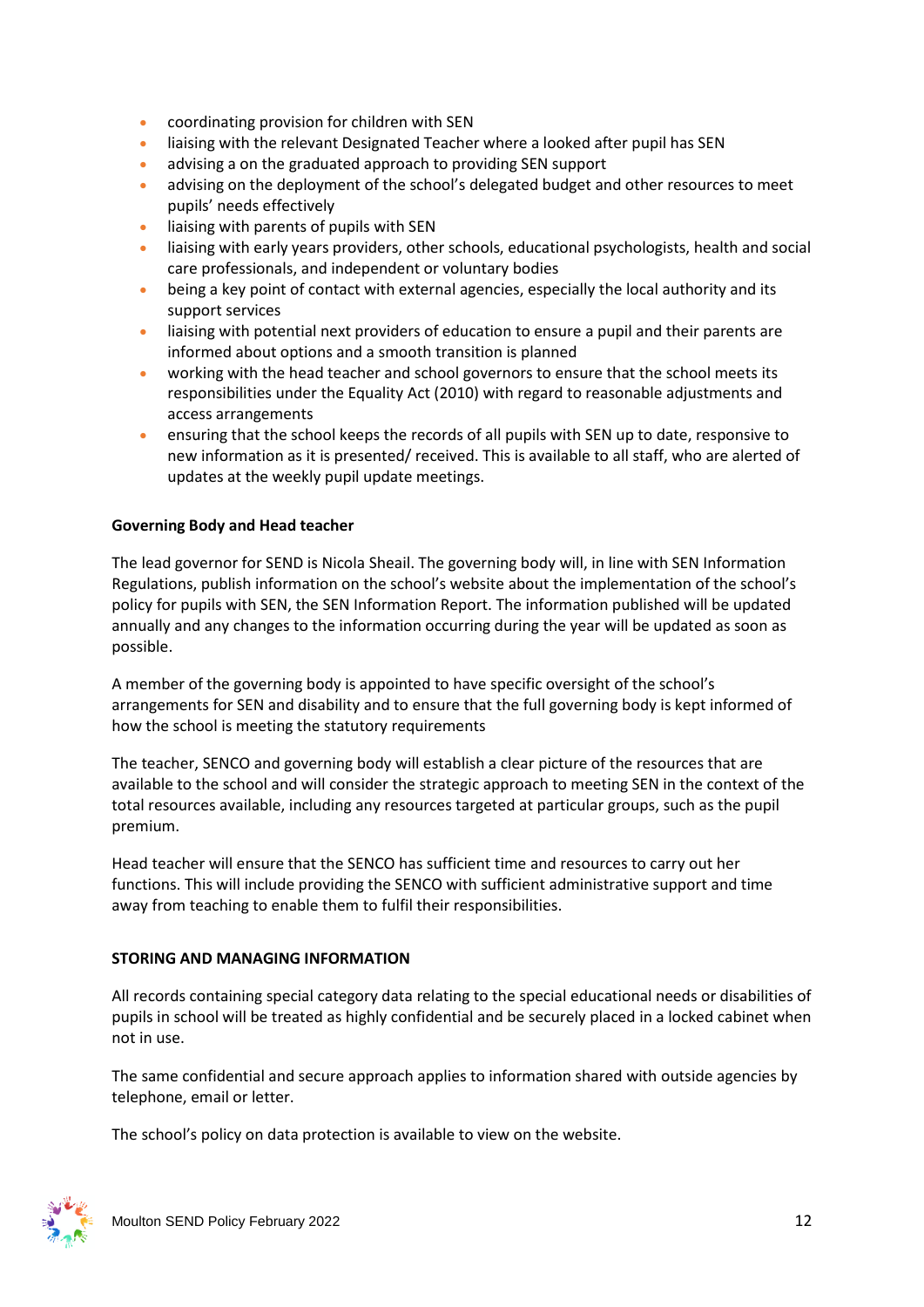#### **Suffolk's Local Offer**

The purpose of the local offer is to enable parents and young people to see more clearly what services are available in their area and how to access them. It includes provision from birth to 25, across education, health and social care. Suffolk's Local Offer is available from the website



In addition[, https://www.access-unlimited.co.uk/](https://www.access-unlimited.co.uk/) is the *One Stop [Shop](https://www.access-unlimited.co.uk/home/access-unlimited-one-stop-shop/)* for Suffolk children and young people with additional needs and disabilities. It includes information about activities and breaks available for Suffolk children with SEND as well as information for parents about benefits, about how Suffolk aims to support children through education, health and social care.

Suffolk SEND Services have published a handy one-page summary of how a child may be supported by the local offer in conjunction with the school…

| <b>Supporting CYP' with SEND:</b><br><b>Suffolk</b><br>The SEND Journey: A Graduated Response<br><b>County Council</b> |                                                                                                                                                                                                                                                                                                                                                                                                                                                                                                                                                                                                                                                                                                                                                                                      |                                                                                               |  |
|------------------------------------------------------------------------------------------------------------------------|--------------------------------------------------------------------------------------------------------------------------------------------------------------------------------------------------------------------------------------------------------------------------------------------------------------------------------------------------------------------------------------------------------------------------------------------------------------------------------------------------------------------------------------------------------------------------------------------------------------------------------------------------------------------------------------------------------------------------------------------------------------------------------------|-----------------------------------------------------------------------------------------------|--|
| Plan                                                                                                                   | Stage 1: CYP not making expected progress<br>Initiate APDR Cycle (Assess, Plan, Do, Review)<br><b>Assess</b><br>• Discussion with key staff in the educational setting to build profile of need<br>Capture CYP and parent/carer views<br>Gather and analyse assessment information, based on observations,<br>current attainment, formal and informal assessments<br>• Work together to create a time-limited support plan, utilising whole school<br>approaches, high quality inclusive teaching and differentiation<br>• Use the categories of need descriptors to help inform planning                                                                                                                                                                                            |                                                                                               |  |
| Do                                                                                                                     | • Put in place the agreed adjustments, support and intervention, with the<br>SENDCo supporting teachers with implementation, linking interventions to<br>classroom teaching.<br>• Agree date of review<br><b>Review</b><br>Review the quality, effectiveness and impact of the provision, involving the<br>CYP and their parent/carers                                                                                                                                                                                                                                                                                                                                                                                                                                               |                                                                                               |  |
|                                                                                                                        | The APDR cycle then starts again with the updated information.<br>Stage 2: CYP not making expected progress<br>Seek support from the Specialist Education or Psychology & Therapeutic<br>Services Core Offer<br>• Seek support for CYP and whole school approaches through a SEND Support<br>Consultation. This could lead to a SENDCo Support visit to your school and/or<br>an Educational Psychology Analysis of Additional Needs (AANT)<br>• Explore the SCC Traded Offer for training and additional support<br>• Refer to external agencies (e.g. Health, Mental Health, Early Help, Social Care)<br>Consider an application for High Needs Funding<br>The ADPR cycle then starts again with the updated information.<br>Stage 3 : CYP continues not to make expected progress |                                                                                               |  |
|                                                                                                                        | • Review the impact of interventions, involving the CYP and their parent/carers<br>Review the impact of the SEND funding in place<br>Consider a referral to the Multi Agency Assessment Programme (MAAP)<br>Consider a request for an Education Heath Care Needs Assessment                                                                                                                                                                                                                                                                                                                                                                                                                                                                                                          |                                                                                               |  |
| For more information and resources, visit:                                                                             |                                                                                                                                                                                                                                                                                                                                                                                                                                                                                                                                                                                                                                                                                                                                                                                      |                                                                                               |  |
| www.suffolklocaloffer.org.uk<br>www.sendgateway.org.uk<br>www.suffolksendiass.co.uk                                    | www.spcn.org.uk<br>www.schoolschoice.org<br><b>SENDIASS Training</b>                                                                                                                                                                                                                                                                                                                                                                                                                                                                                                                                                                                                                                                                                                                 | <b>SEND Code of Practice (2015)</b><br>www.nasen.org.uk<br><b>SCC Inclusion Referral Form</b> |  |

*\*We ha <sup>e</sup> ed CYP d ca <sup>e</sup> ch d <sup>e</sup> <sup>a</sup> d g <sup>e</sup> <sup>e</sup> aged 0-25*